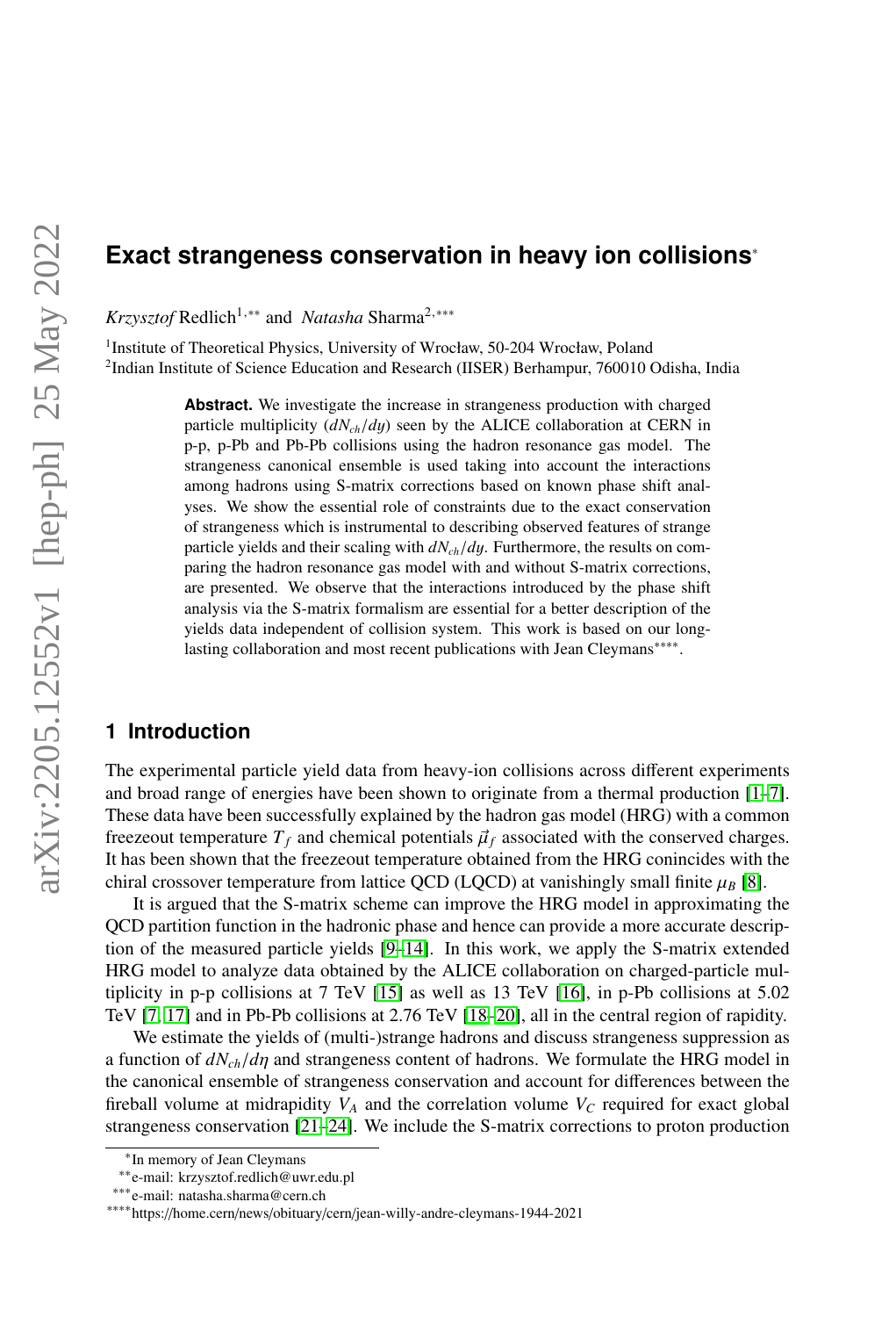by using the empirical phase shifts of  $\pi N$  scattering and the contribution of hyperons to proton yield and corrections to the hyperon yields, employing an existing coupled-channel study involving  $\pi\Lambda$ , and  $\pi\Sigma$  interactions in the  $S = -1$  sector [\[25\]](#page-6-12).

#### **2 Strangeness production and HRG model**

In the framework of HRG model with the grand canonical ensemble, the quantum numbers are conserved on average and are implemented using the corresponding chemical potentials  $\vec{\mu}$ linked to conserved charges  $\vec{Q}$ . At the LHC energies, all chemical potentials  $\vec{\mu}$  are set to zero, i.e. the system is charge neutral. Such a model has been applied to quantify thermalization and particle production in most central heavy-ion collisions at the LHC. At low multiplicity events or low collisions energies, a thermal description requires exact implementation of charge conservation which is usually described in the C-ensemble [\[21,](#page-6-10) [22,](#page-6-13) [26–](#page-6-14)[30\]](#page-6-15).

We focus on the canonical ensemble with exact strangeness conservation (total strangeness  $S = 0$ ) and assume all other quantum numbers are conserved on average in the GC ensemble with  $\vec{\mu} = 0$ . The strangeness canonical partition function can be expressed as a series of Bessel functions [\[21,](#page-6-10) [27,](#page-6-16) [30,](#page-6-15) [31\]](#page-6-17),

$$
Z_{S=0}^C = \sum_{n,p=-\infty}^{\infty} I_n(S_2) I_p(S_3) I_{-2n-3p}(S_1).
$$
 (1)

The mean multiplicity in the canonical ensemble of particle *k* carrying strangeness *s* in a given experimental acceptance *A*, are obtained as

<span id="page-1-0"></span>
$$
\langle N_k^s \rangle_A = V_A n_k^s(T) \frac{1}{Z_{S=0}^c} \times \sum_{n,p=-\infty}^{\infty} I_n(S_2) I_p(S_3) I_{-2n-3p-s}(S_1).
$$
 (2)

The particle yields are obtained using the temperature  $(T)$  and two volume parameters: the volume of the system in the acceptance  $V_A$  and the correlation volume  $V_C$  of global strangeness conservation which appear in the arguments of the Bessel functions. To get the total multiplicity of a given strange particle in the C ensemble resonance decays have to be added. To identify the contribution and dependence of various terms in Eq. [\(2\)](#page-1-0) on strange particle quantum number *s*, only leading terms can be considered ( $p = n = 0$ ), so

$$
\langle N_k^s \rangle_A \simeq V_A n_k^s(T) \frac{I_s(S_1)}{I_0(S_1)}.
$$
 (3)

The ratio of  $I_s(S_1)/I_0(S_1)$  is the suppression factor which decreases with increasing *s* and with decreasing thermal phase-space occupied by strange particles. These correspond to the strangeness canonical suppression that have been introduced [\[21\]](#page-6-10) to describe thermal production of multi(strange) hadrons in heavy-ion collisions. In this work, we apply the HRG model with the C-ensemble to quantify the production of (multi-)strange hadrons and their behavior with charged particle multiplicity. We modify the HRG model with a more complete implementation of interactions within the S-matrix formalism.

## **3 S-matrix formalism and HRG**

The various interactions among hadrons modify the density of states (DOS) of a thermal system and hence the thermal abundances of hadron states [\[9,](#page-6-3) [10,](#page-6-18) [32,](#page-7-0) [33\]](#page-7-1). In the scattering matrix (S-matrix) formalism, an effective spectral function *B*(*M*) (*M* represents center-ofmass energy of the system) describing the DOS can be computed from the S-matrix [\[9\]](#page-6-3). It summarizes the various interactions among the scattering channels. As the energy increases,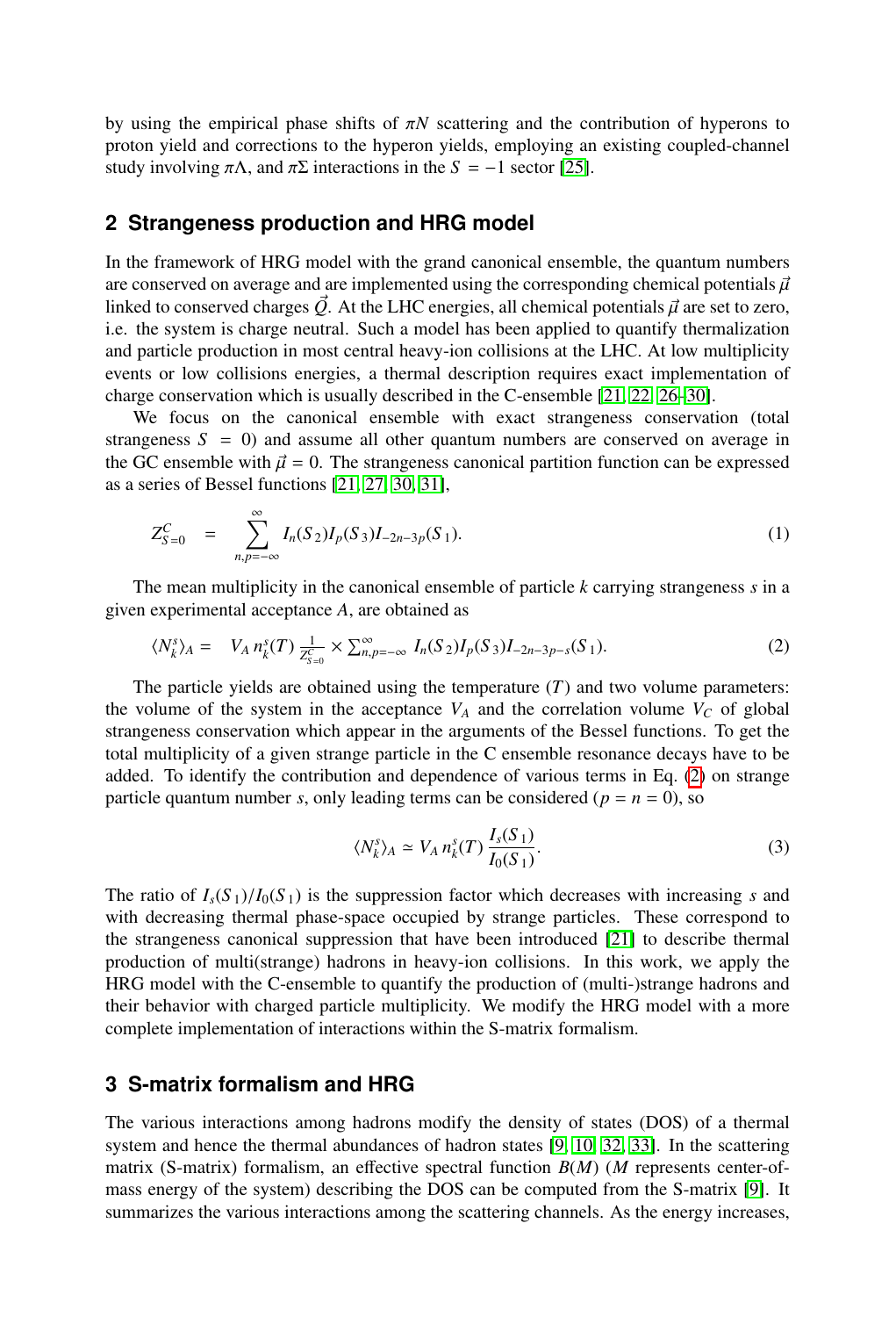new interaction channels open and scattering becomes inelastic. The channel-specific spectral function  $B_a(M)$  describes the energy dependent component of the full  $B(M)$  for a given channel *a*. The channel yield, e.g., from a resonance decaying into multiple final states, can be obtained as

$$
n_a(T) = \int_{m_{th}}^{\infty} \frac{dM}{2\pi} B_a(M) n^{(0)}(T, M), \tag{4}
$$

where  $n^{(0)}$  is the ideal gas formula for the particle density.



<span id="page-2-0"></span>Figure 1. Proton to  $\Lambda + \Sigma^0$ -baryons yield ratio is shown as a function of temperature. The predictions from the S-matrix scheme and from the HRG scheme (with and without width) are presented as line, dashed line and dotted line respectively. The blue solid triangle represents the experimental value measured by the ALICE collaboration for the most central Pb-Pb collisions (at <sup>2</sup>.76 TeV).

We focus on computing the hadron yields of protons and  $\Lambda + \Sigma^0$ -baryons. Following previous studies for protons, we employ the empirical phase shifts from the GWU/SAID PWA on the  $\pi N$  scattering [\[34\]](#page-7-2). In addition to this, we implement a  $\pi \pi N$  background contribution based on the LQCD computation of the baryon charge-susceptibility  $\chi_{BO}$ . For the strange  $(|S| = 1)$  baryon system, we employ an existing coupled-channel model involving  $\bar{K}N$ ,  $\pi\Lambda$ , and  $\pi\Sigma$  interactions. The S-matrix scheme for  $|S| = 1$  hyperons is based on Ref. [\[35\]](#page-7-3) without any extra tuning.

It is observed that the HRG model overestimates the yields of protons and underestimates the yields of  $\Lambda + \Sigma^0$ -baryons. As a result, the ratio of the yields of protons to  $\Lambda + \Sigma^0$ -baryons is larger than the measured experimental ratio. Figure [1](#page-2-0) shows the comparison of ratio of protons to  $\Lambda + \Sigma^0$  yields measured by the ALICE collaboration for the most central Pb-Pb collisions (at 2.76 TeV), with the corresponding predictions from the HRG model and from the S-matrix scheme. It is observed that the result obtained from the measured hadron yields favor the S-matrix prediction and hence illustrates the robustness of this method.

# **4 Comparison of results with ALICE data**

We have used the latest version of THERMUS [\[36\]](#page-7-4) and extended it to include the S-matrix we have used the fatest version of THERMOS [50] and extended it to include the S-matrix approach. As a first step, we made a fit for each multiplicity bin of pp collisions at  $\sqrt{s} = 7$ TeV [\[15\]](#page-6-5) by keeping the number of parameters to a minimum. Two temperature values were chosen:  $T_f = 156.5$  MeV and  $T_f = 160$  MeV based on the results from LQCD [\[37\]](#page-7-5) and the recent HRG model analysis of ALICE data for central Pb-Pb collisions [\[4\]](#page-6-19). The strangeness suppression factor  $\gamma_s$  is fixed to 1 ( $\gamma_s = 1$ ) as motivated by fits in central Pb-Pb collisions,.<br>The chemical potentials due to conservation of baryon number and electric charge are set to The chemical potentials due to conservation of baryon number and electric charge are set to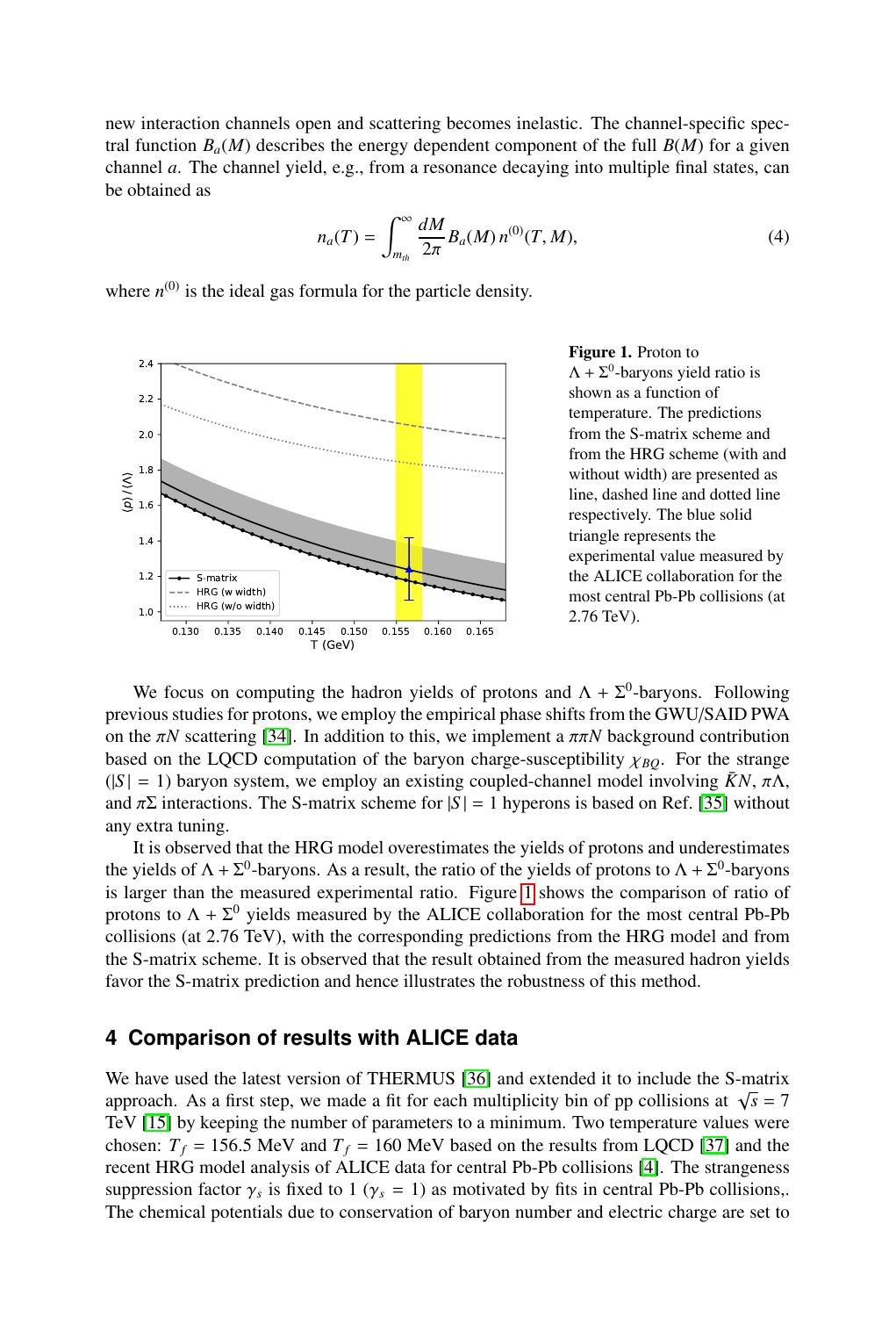zero for LHC energy. Thus, in the SCE only two parameters remained, the volume of the system in the experimental acceptance  $V_A$  and the canonical volume  $V_C$  which quantifies the range of exact strangeness conservation.

Figure [2](#page-3-0) (left) shows the hadrons yields calculated using the SCE for different charged particle multiplicities  $dN_{ch}/d\eta$  for a single volume  $V = V_A \simeq V_C$ . For comparison, the experimental results from the ALICE collaboration are also shown as symbols. The SCE model qualitatively explains the hadron yields data even with a single volume parameter. For large  $dN_{ch}/d\eta > 100$  all hadron yields, as well as extracted *V*, depend linearly on charged particle rapidity density. However, for lower *dNch*/*d*η this dependence is clearly non-linear for strange particles due to strangeness canonical suppression which increases with the strangeness content of particles. At the quantitative level, however, as seen in Fig. [2](#page-3-0) (left), using a single volume leads to too much suppression at small charged particle multiplicities, particularly for  $S = -2$  and  $S = -3$  baryons. This result is consistent with the previous observation, that a single volume canonical model implies too strong strangeness suppression in low multiplicity events [\[17\]](#page-6-7).



<span id="page-3-0"></span>**Figure 2.** Left: Yields for  $V_A = V_C$ . Right: Yields for  $V_A \neq V_C$ , The two top lines are the fitted volumes  $V_A$  (x5) in fm<sup>3</sup>. The particle yields are indicated together with the multiplicative factor used to separate the yields. The solid blue lines have been calculated for  $T = 156.5$  MeV while the solid red lines have been calculated for  $T = 160$  MeV. The values of the volumes used have been parametrized empirically (see text for more details).

We have also performed the SCE model fit to data with two independent volume parameters as shown in Fig. [2](#page-3-0) (right). In general, strangeness conservation relates to the full phase-space whereas particle yields are measured in some acceptance window. Thus, the strangeness canonical volume parameter  $V_C$  can be larger than the fireball volume  $V_A$ , restricted to a given acceptance. The resulting yields exhibit much better agreement with data by decreasing strangeness suppression at lower multiplicities due to larger value of  $V_C$  than *VA*.

The pion yields data are slightly underestimated by the model points while the kaons are overestimated. This has implications for the kaon to pion ratio discussed further below. The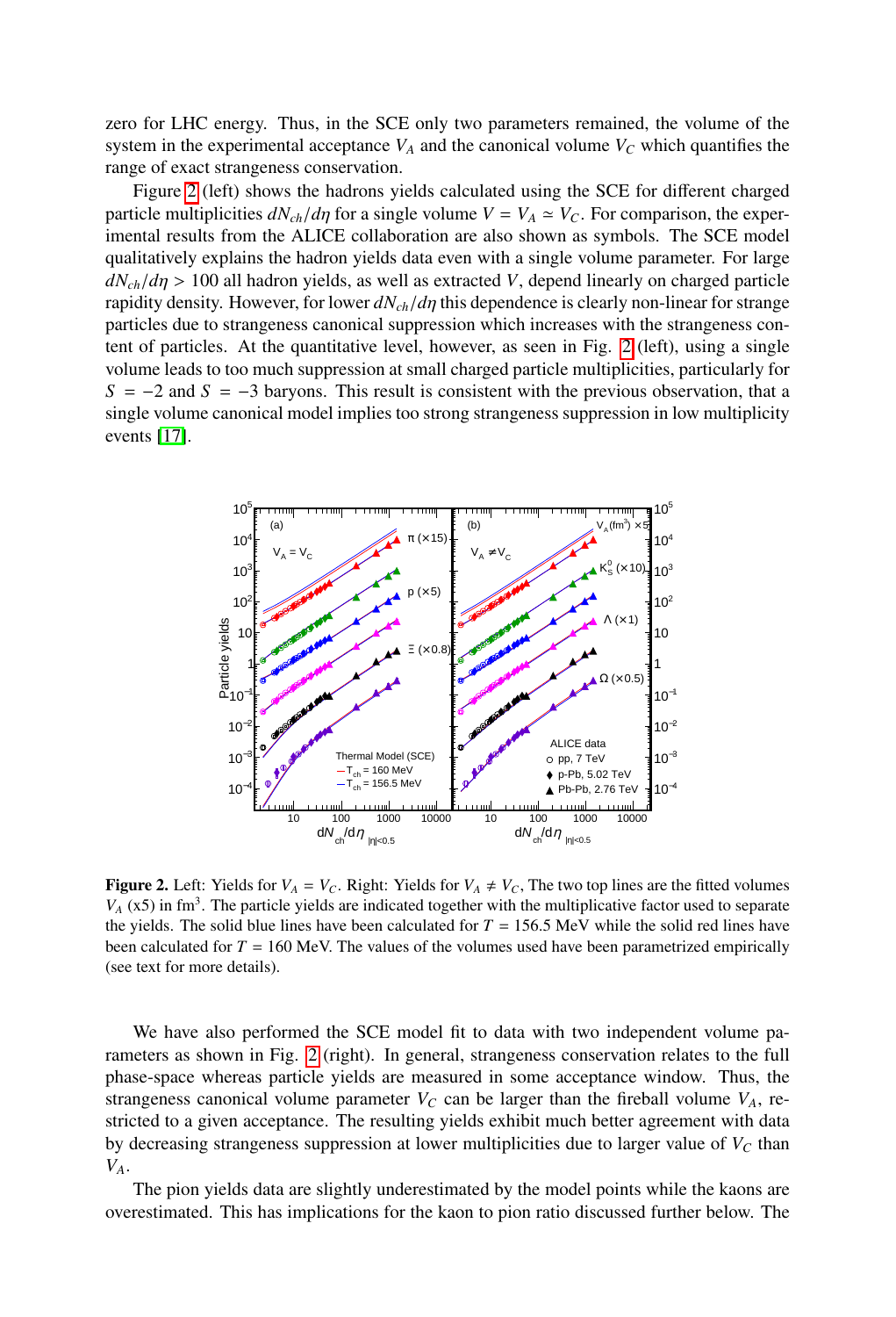

<span id="page-4-0"></span>Figure 3. Strange and multi-strange particles to pions yield ratios versus charged particle multiplicity. The symbols show experimental data and the lines represent the SCE model results obtained using  $V_A \neq V_C$ .

strangeness suppression effect and its CSE model description are important to describe the dependence of particle yields on the fireball volume *VA*. The ratio of strange particle and pion yields, is shown in Fig. [3.](#page-4-0) This ratio has been discussed prominently by the ALICE collaboration [\[15\]](#page-6-5) where a comparison with other model calculations was presented. The SCE model introduced here compares very favorably to the ones discussed in [\[15\]](#page-6-5). The underestimation of the pion yield is responsible for the larger discrepancy in the kaon to pion ratio.



<span id="page-4-1"></span>Figure 4. Proton to Lambda ratio as a function of charged particle multiplicity is shown. The lines represent predictions from the HRG model including the S-matrix corrections while the dotted lines represent predictions from the HRG model without S-matrix corrections at temperature  $T = 160$  MeV and 156.5 MeV. The solid symbols represent the experimental data measured by the ALICE collaboration[\[7,](#page-6-1) [15](#page-6-5)[–20\]](#page-6-9).

The importance of the S-matrix description of proton and hyperon yields can be seen with data from the central Pb-Pb collisions by comparing measured *<sup>p</sup>*/<sup>Λ</sup> ratio with the Smatrix results as shown in Fig. [4.](#page-4-1) The lines represent predictions from the HRG model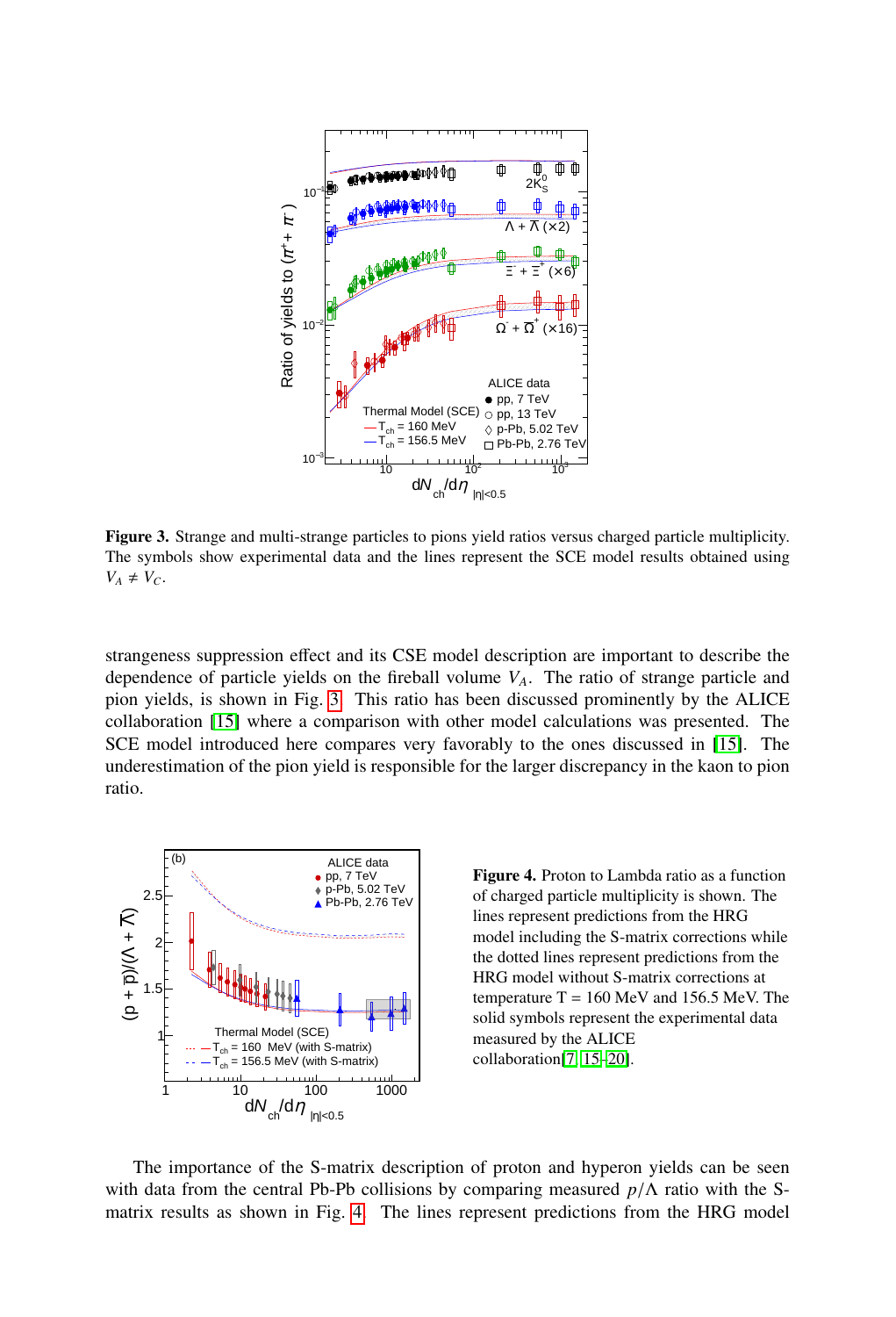including the S-matrix corrections while the dotted lines represent predictions from the HRG model without S-matrix corrections at temperature  $T = 160$  MeV and 156.5 MeV. The shaded region (in gray) shows the theoretical predictions spanned by different stages of the S-matrix improvement: from including only elastic scatterings of ground state hadrons (upper limit) to the full list of interactions (lower limit). The solid symbols represent the experimental data measured by the ALICE collaboration[\[7,](#page-6-1) [15–](#page-6-5)[20\]](#page-6-9). The ratio is very sensitive to the Smatrix corrections which amount to a reduction of proton yield by a factor of 0.75 and a 1.24 enhancement of the  $\Lambda$  yield. The thermal model without S-matrix corrections exhibits large deviations from the *<sup>p</sup>*/<sup>Λ</sup> ratio data. We also found that the ratios of strange and multi-strange particles from SCE model describe the ALICE data very accurately.

## **5 Summary**

We have studied the effect of global strangeness quantum number conservation on strangeness production in heavy-ion and elementary collisions in a given acceptance region using the hadron resonance gas (HRG) model in the canonical ensemble. The HRG model is extended with the S-matrix corrections to the yields of protons and hyperons. The S-matrix calculation is based on the empirical phase shifts of  $\pi N$  scattering, an estimate of the  $\pi \pi N$  background constrained by Lattice QCD results of baryon-charge susceptibility, and an existing coupledchannel model describing the  $|S| = 1$  strange baryons.

It is demonstrated that an accurate description of the widths of resonances and the nonresonant interactions in a thermal model leads to a reduction of the proton yield relative to the HRG baseline (by  $\approx 25\%$ ). Including the protons from strong decays of  $|S| = 1$  hyperons, which constitute  $\approx 6\%$  of the total yields, does not alter this conclusion. Such a reduction is also crucial for resolving the proton anomaly in the LHC data. For the hyperons, the Smatrix scheme predicts an increase in the  $\Lambda + \Sigma^0$  yields relative to the HRG baseline by  $\approx$  23%. This is consistent with the data from the ALICE collaboration. Furthermore, the S-matrix prediction on the ratio of yields of proton to  $\Lambda + \Sigma^0$  is in good agreement with the measured values by the ALICE collaboration in Pb-Pb collisions in the events with the largest multiplicities (*dNch*/*d*η). The evolution of (multi-)strange baryons to <sup>Λ</sup> yields with *dNch*/*d*η calculated in the present thermal model in the C-ensemble follows the measured values within two standard deviations.

A good description was obtained for the variation of the strangeness content in the final state as a function of the number of charged hadrons at mid-rapidity with the same freezeout temperature  $T_f \sim 156.5$  MeV. This further supports the idea that at LHC energies (independent of colliding system), the freezeout temperature coincides with the chiral crossover as calculated in LQCD. An exact conservation of strangeness is to be imposed in the full phase-space rather than in the experimental acceptance at mid-rapidity. Consequently, the correlation volume parameter where strangeness is exactly conserved was found to be larger than the fireball volume at mid-rapidity.

The S-matrix formulation discussed here accurately describes the measured hadron yields and supports the interpretation of the LQCD results. It will be useful to employ this in analyzing the multi-strange baryon sectors and the light mesons.

### **6 Acknowledgments**

K.R. acknowledges partial support by the Polish National Science Center (NCN) under OPUS Grant No. 2018/31/B/ST2/01663, and by the Polish Ministry of Science. N.S. acknowledges the support of SERB Research Scientist research grant (D.O. No. SB/SRS/2020-21/48/PS)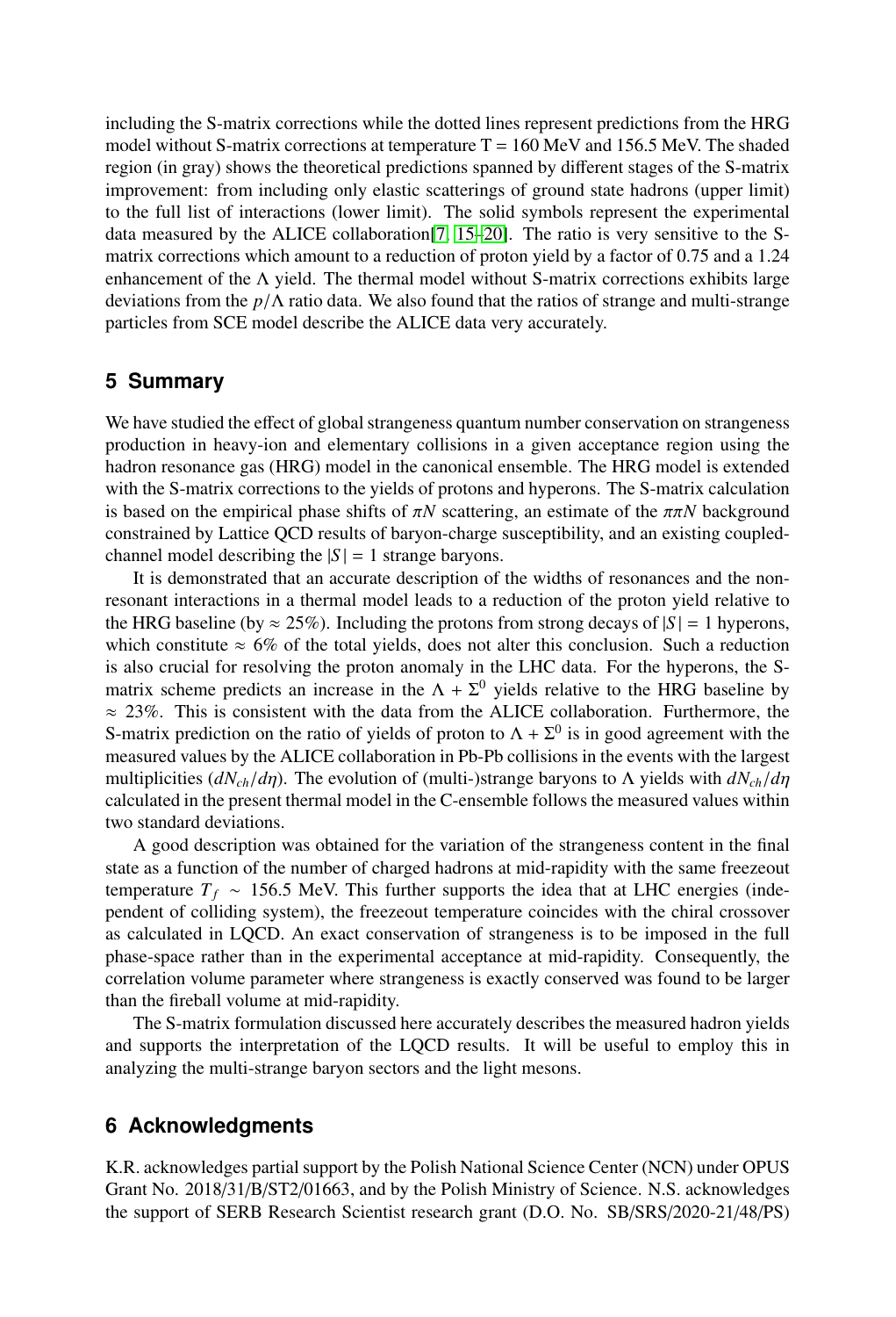of the Department of Science and Technology, Government of India. We also acknowledge fruitful collaboration with Pok Man Lo.

### **References**

- <span id="page-6-0"></span>[1] A. Andronic, P. Braun-Munzinger, K. Redlich, J. Stachel, Nature 561, 321 (2018), 1710.09425
- [2] A. Andronic, Int. J. Mod. Phys. A 29, 1430047 (2014), 1407.5003
- [3] F. Becattini, P. Castorina, A. Milov, H. Satz, Eur. Phys. J. C66, 377 (2010), 0911.3026
- <span id="page-6-19"></span>[4] A. Andronic, P. Braun-Munzinger, B. Friman, P.M. Lo, K. Redlich, J. Stachel, Phys. Lett. B 792, 304 (2019), 1808.03102
- [5] S. Chatterjee, S. Das, L. Kumar, D. Mishra, B. Mohanty, R. Sahoo, N. Sharma, Adv. High Energy Phys. 2015, 349013 (2015)
- [6] S. Das, D. Mishra, S. Chatterjee, B. Mohanty, Phys. Rev. C 95, 014912 (2017), 1605.07748
- <span id="page-6-1"></span>[7] B.B. Abelev et al. (ALICE), Phys. Lett. B 728, 25 (2014), 1307.6796
- <span id="page-6-2"></span>[8] A. Bazavov et al., Phys. Rev. D 95, 054504 (2017), 1701.04325
- <span id="page-6-3"></span>[9] R. Dashen, S.K. Ma, H.J. Bernstein, Phys. Rev. 187, 345 (1969)
- <span id="page-6-18"></span>[10] R. Venugopalan, M. Prakash, Nucl. Phys. A 546, 718 (1992)
- [11] W. Weinhold, B. Friman, W. Norenberg, Phys. Lett. B 433, 236 (1998), nucl-th/9710014
- [12] P.M. Lo, B. Friman, K. Redlich, C. Sasaki, Phys. Lett. B 778, 454 (2018), 1710.02711
- [13] A. Dash, S. Samanta, B. Mohanty, Phys. Rev. C 99, 044919 (2019), 1806.02117
- <span id="page-6-4"></span>[14] A. Dash, S. Samanta, B. Mohanty, Phys. Rev. C97, 055208 (2018), 1802.04998
- <span id="page-6-5"></span>[15] J. Adam et al. (ALICE), Nature Phys. 13, 535 (2017), 1606.07424
- <span id="page-6-6"></span>[16] S. Acharya et al. (ALICE), Eur. Phys. J. C 80, 167 (2020), 1908.01861
- <span id="page-6-7"></span>[17] J. Adam et al. (ALICE), Phys. Lett. B 758, 389 (2016), 1512.07227
- <span id="page-6-8"></span>[18] B. Abelev et al. (ALICE), Phys. Rev. C 88, 044910 (2013), 1303.0737
- [19] B.B. Abelev et al. (ALICE), Phys. Rev. Lett. 111, 222301 (2013), 1307.5530
- <span id="page-6-9"></span>[20] B.B. Abelev et al. (ALICE), Phys. Lett. B 728, 216 (2014), [Erratum: Phys.Lett.B 734, 409–410 (2014)], 1307.5543
- <span id="page-6-10"></span>[21] S. Hamieh, K. Redlich, A. Tounsi, Phys. Lett. B 486, 61 (2000), hep-ph/0006024
- <span id="page-6-13"></span>[22] R. Hagedorn, K. Redlich, Z. Phys. C 27, 541 (1985)
- [23] H. Satz, Acta Phys. Polon. Supp. **10**, 711 (2017)
- <span id="page-6-11"></span>[24] P. Castorina, H. Satz, Int. J. Mod. Phys. E 23, 1450019 (2014), 1310.6932
- <span id="page-6-12"></span>[25] J. Cleymans, P.M. Lo, K. Redlich, N. Sharma, Phys. Rev. C 103, 014904 (2021), 2009.04844
- <span id="page-6-14"></span>[26] R. Hagedorn (1971)
- <span id="page-6-16"></span>[27] J. Cleymans, K. Redlich, E. Suhonen, Z. Phys. **C51**, 137 (1991)
- [28] J. Cleymans, H. Oeschler, K. Redlich, Phys. Rev. C 59, 1663 (1999), nucl-th/9809027
- [29] C. Ko, V. Koch, Z.W. Lin, K. Redlich, M.A. Stephanov, X.N. Wang, Phys. Rev. Lett. 86, 5438 (2001), nucl-th/0010004
- <span id="page-6-15"></span>[30] P. Braun-Munzinger, K. Redlich, J. Stachel, *Particle production in heavy ion collisions*, Quark–Gluon Plasma (World Scientific, 2003), nucl-th/0304013
- <span id="page-6-17"></span>[31] P. Braun-Munzinger, J. Cleymans, H. Oeschler, K. Redlich, Nucl. Phys. A 697, 902 (2002), hep-ph/0106066